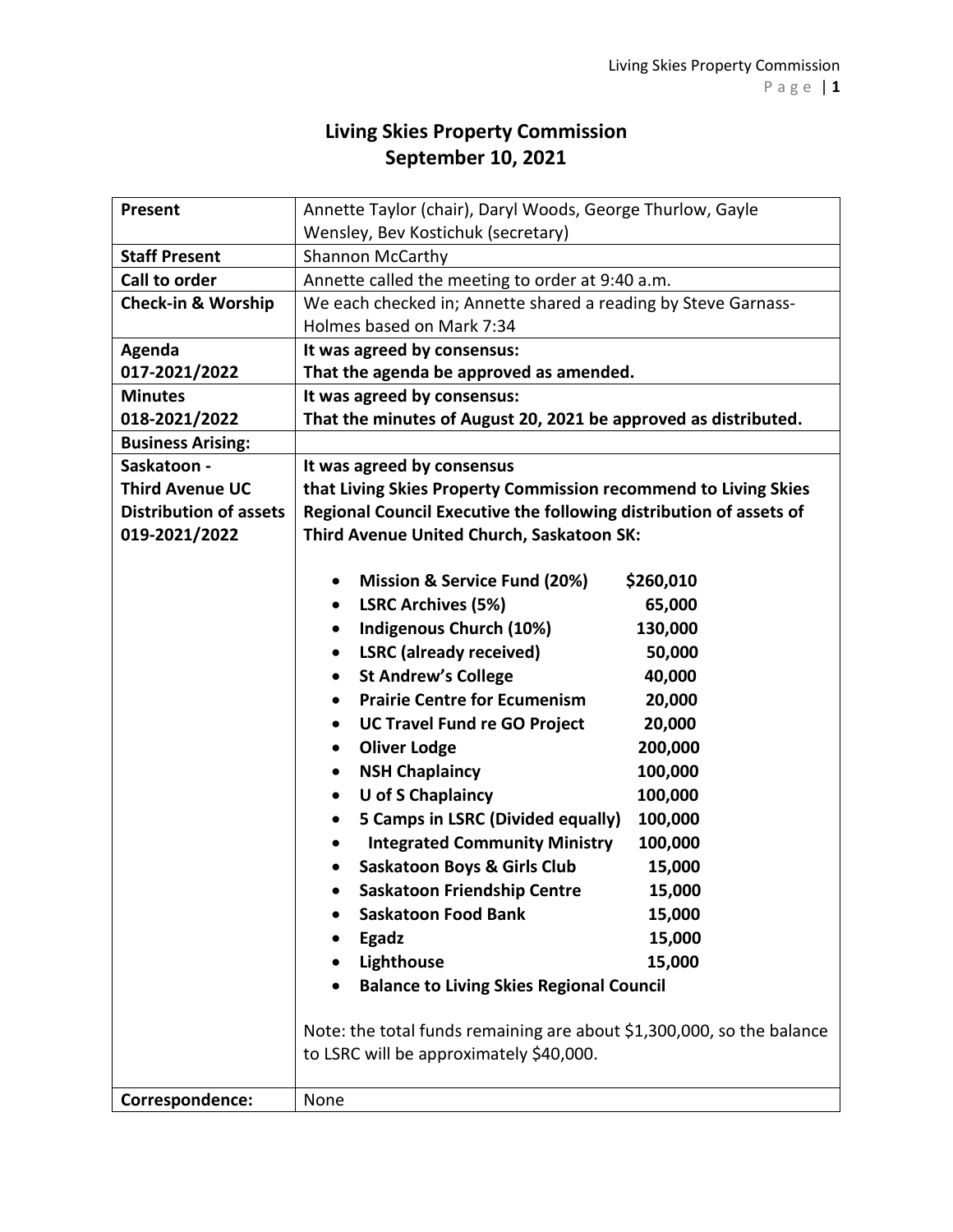| Congregational             |                                                                       |
|----------------------------|-----------------------------------------------------------------------|
| <b>Property Decisions:</b> |                                                                       |
| <b>Clavet UC</b>           | It was agreed by consensus that Living Skies Property Commission      |
| <b>Distribution of</b>     | approve the recommendation of Clavet United Church for the            |
| <b>Assets</b>              | following distribution of their assets:                               |
| 020-2021/2022              | Indigenous Church (10%)<br>\$14,037.22<br>$\bullet$                   |
|                            | Mission and Service (20%)<br>28,074.43<br>$\bullet$                   |
|                            | <b>LSRC Archives (5%)</b><br>7,018.61<br>$\bullet$                    |
|                            | Living Skies Regional Council (15%)<br>21,055.83<br>$\bullet$         |
|                            | 10,000<br><b>Haitian Education Society-</b><br>$\bullet$              |
|                            | <b>Station 20 West-</b><br>10,000<br>$\bullet$                        |
|                            | <b>Interval House/Adele House-</b><br>10,000<br>$\bullet$             |
|                            | <b>United Church Camp Tapawingo-</b><br>7,500<br>$\bullet$            |
|                            | <b>Camp Christopher-</b><br>7,500<br>٠                                |
|                            | <b>Integrated Community Ministries-</b><br>4,000<br>٠                 |
|                            | <b>St Andrews College</b><br>4,000<br>٠                               |
|                            | Saskatoon Friendship Inn-<br>4,000<br>٠                               |
|                            | Lighthouse<br>4,000<br>٠                                              |
|                            | <b>Crisis Nursery-</b><br>4,000<br>$\bullet$                          |
|                            | 4,000<br><b>Habitat For Humanity-</b><br>٠                            |
|                            | <b>Saskatoon Food Bank-Remaining funds</b><br>$\bullet$               |
|                            |                                                                       |
| <b>Disbanding</b>          |                                                                       |
| <b>Congregations:</b>      |                                                                       |
| <b>Robert Hall Mission</b> | It was agreed by consensus that Living Skies Property Commission      |
| <b>Disband</b>             | concur with the decision of Robert Hall Mission, Prairie River,       |
| 021-2021/2022              | Saskatchewan to be disbanded effective September 10, 2021.            |
|                            |                                                                       |
| <b>Abandoned Property</b>  |                                                                       |
| <b>Decisions:</b>          |                                                                       |
| <b>Cemetery Check List</b> | We reviewed George's cemetery checklist. George plans to begin his    |
|                            | phone oversight visits of cemeteries this fall.                       |
| <b>Residential School</b>  | Shannon gave an update on the searches of cemeteries at former        |
| <b>Cemeteries</b>          | residential schools.                                                  |
| <b>SK Utilities</b>        | George will contact SK utilities to provide them his contact          |
|                            | information requesting that if they are going to be doing work on     |
|                            | United Church property, they contact him as early as possible.        |
| <b>Other Business:</b>     |                                                                       |
| <b>Abandoned Site</b>      | Bev visited 3 cemeteries northeast of Prince Albert in August and the |
| <b>Visits</b>              | Presbyterian church in Shipman discovering that this is an active     |
|                            | Presbyterian church.                                                  |